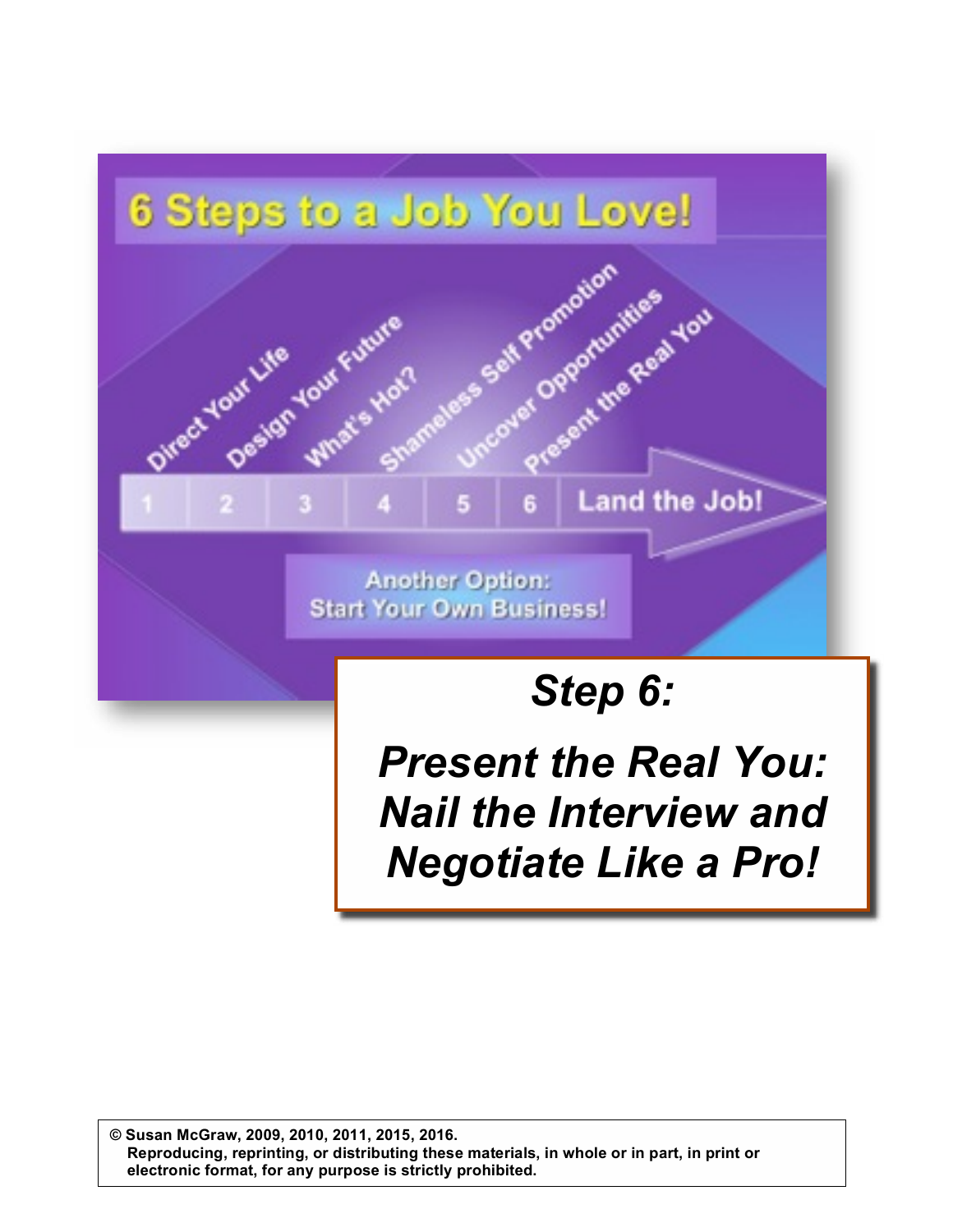## **Step 6: Present the Real You! Nail the Interview & Negotiate Like a Pro!**

### **Page Number**

| Ι.              | Preparing for the Interview                         | 3               |
|-----------------|-----------------------------------------------------|-----------------|
| $\mathbf{II}$ . | Goals of a Good Interview                           | 4               |
| III.            | Types & Styles of Interviews                        | 5               |
| IV.             | Ten Tips to a Successful Interview                  | 6               |
| V.              | <b>Practice Typical Interview Questions</b>         | 7 to 11         |
| VI.             | What Questions do You Want to Ask in the Interview? | 12 <sup>°</sup> |
| VII.            | Closing the Deal: Negotiating Salary & Benefits     | 13 to 16        |
| VIII.           | <b>Action Plan</b>                                  | 17 to 18        |
| IX.             | <b>Workshop Evaluation</b>                          | 19              |

© Susan McGraw, 2009, 2010, 2011, 2015, 2016 Reproducing, reprinting, or distributing these materials, in whole or in part, in print or  **electronic format, for any purpose is strictly prohibited.**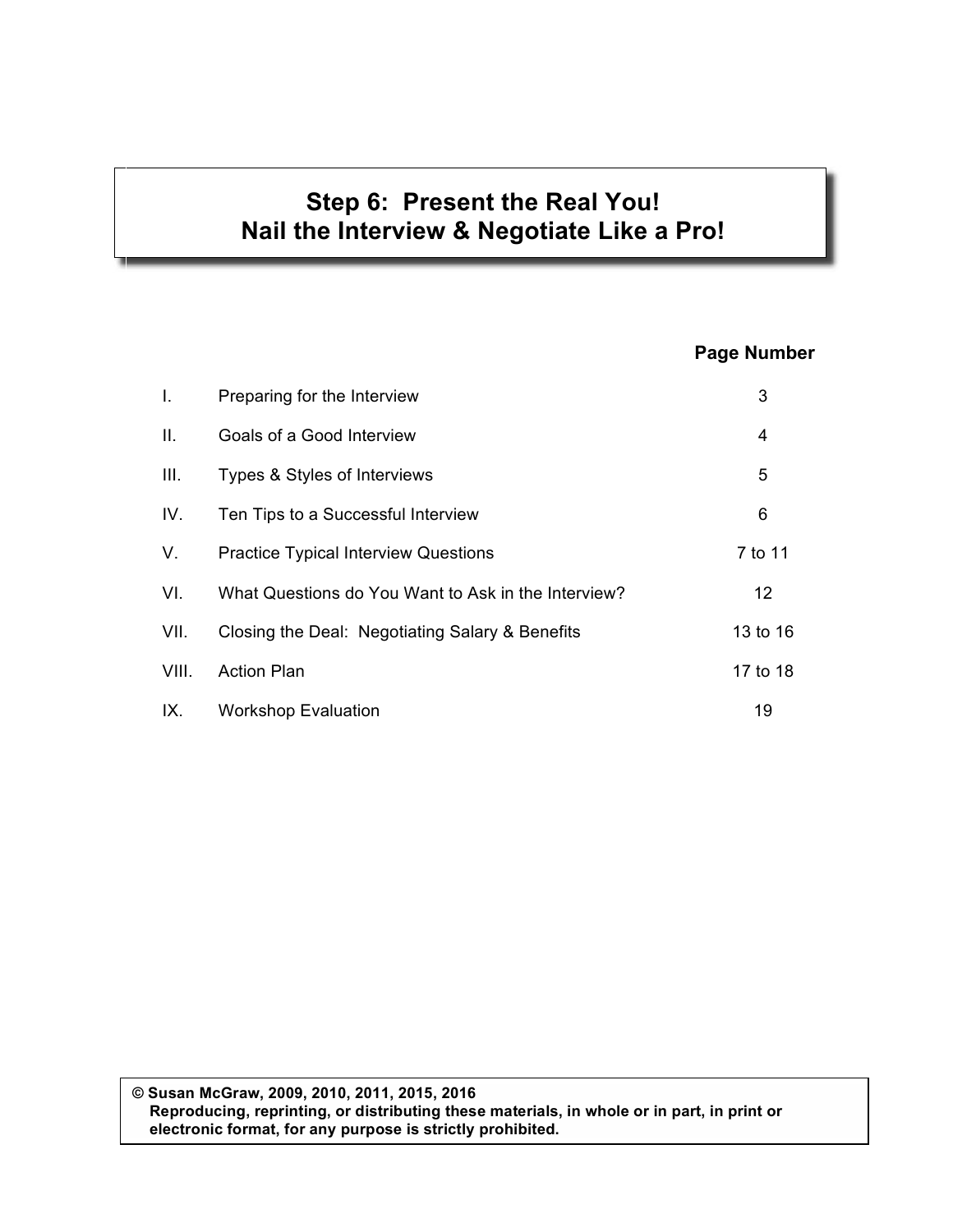### **Interviewing and Negotiating Skills**

The interview is one of the most important components of the job change process because a successful interview may lead to a job offer. However, since most people do not interview for a job on a regular basis, they rarely have the opportunity to practice the skill of interviewing effectively. This skill takes a tremendous amount of practice since it requires the ability to think quickly and formulate accomplishment statements about prior work experience in a high stress situation when there is a lot a stake.

#### *Preparing for the Interview:*

Prior to the interview, conducting comprehensive research about the job and the company is an invaluable strategy for you to be to able to present the ways in which your background matches what the employer needs.

#### *Types of Interviews:*

Being aware of the types and styles of interviews and learning some tips to manage each type effectively can help you feel less intimidated and more confident during the process.

#### *Practice Questions:*

You can never get too much practice answering typical interview questions.

#### *Negotiating Salary and Benefits:*

The most difficult aspect of the interview process for many individuals is the negotiation of salary and benefits. Although it isn't always possible to negotiate salary and benefits, being prepared for the discussion is critical.

In "*Step 6, Present the Real You: Nail the Interview and Negotiate* **Like a Pro!**" you will have the opportunity to learn tips and strategies to effectively prepare for an interview and handle salary and benefits discussions.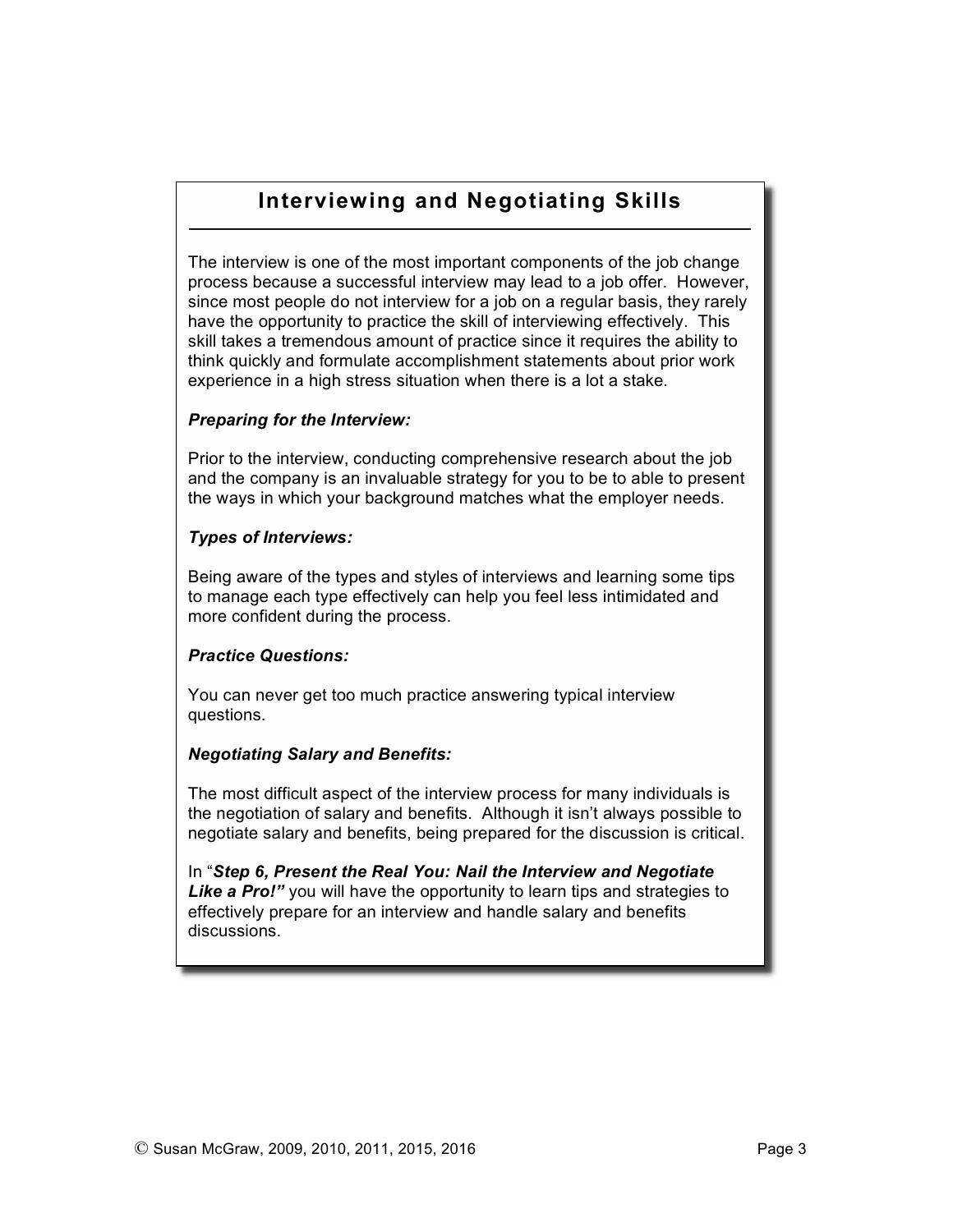| Questions to Consider About Interviewing and Negotiating: |                                                                                                                                     |  |           |
|-----------------------------------------------------------|-------------------------------------------------------------------------------------------------------------------------------------|--|-----------|
| <b>Questions</b>                                          |                                                                                                                                     |  | <b>No</b> |
|                                                           | 1. Are you comfortable using effective shameless self<br>promotion strategies in an interview?                                      |  |           |
| 2.                                                        | Do you know the most critical things to do prior to an<br>interview?                                                                |  |           |
| 3.                                                        | Can you respond to an interview question with an answer<br>formatted as a "SAR" statement (i.e., "Situation, Action,<br>Result")?   |  |           |
| 4.                                                        | Do you know what the interviewer wants to know about<br>you during the interview?                                                   |  |           |
| 5.                                                        | Are you clear about what you want to know about the<br>company with whom you are interviewing?                                      |  |           |
| 6.                                                        | Are you familiar with the four types of interviews and how<br>to prepare for each type?                                             |  |           |
| 7 <sub>1</sub>                                            | Are you comfortable knowing that you could make a<br>positive (or negative) impression in the first 60 seconds of<br>the interview? |  |           |
| 8.                                                        | Do you know how to answer the "Tell Me About Yourself"<br>question effectively?                                                     |  |           |
| 9.                                                        | Have you practiced answering difficult or challenging<br>questions?                                                                 |  |           |
|                                                           | 10. Are you comfortable with handling questions about your<br>past salary history or your salary requirements?                      |  |           |
|                                                           |                                                                                                                                     |  |           |

### *Questions to Consider About Interviewing and Negotiating:*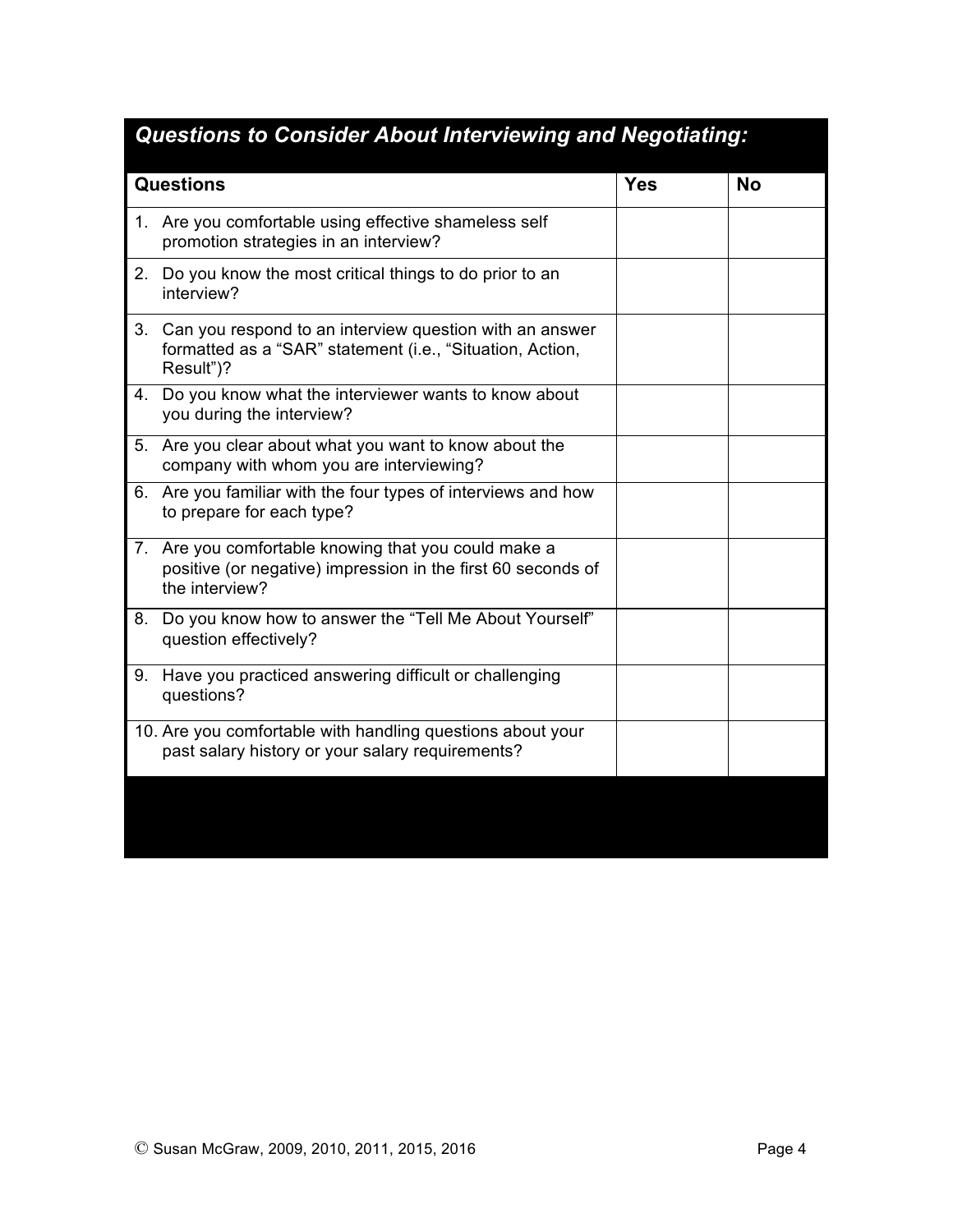### **Preparing for the Interview**

#### **Research the Company:**

Find out as much as you possibly can about the job and the company.

- *Internet:* 
	- o Review the company website
	- o Read articles about the company in the local online newspapers.
	- $\circ$  Scan the blogs to see what people are saying about the company.
- *Networking Contacts:* Talk to contacts in your network to identify people who work at the company who may be willing to talk to you about the company, job, industry, etc.
- **Linked In:** Be an active member of Linked In, the online professional networking site (http://www.linkedin.com), to find company information or contacts to talk to in the company.

#### **Research the Job:**

- *Accomplishments:* Review the job description and develop a list of accomplishments that you have achieved related to each requirement listed in the job description.
- **SAR Format:** Format your accomplishments for the interview:
	- o *Situation:* How would you describe the situation?
	- o *Action:* What action did you take to resolve the situation?
	- o *Result:* What was the benefit or result achieved?

#### **Practice Answering Sample Interview Questions:**

- *Practice, practice, practice!*
	- o *Friend:* Have a friend randomly ask you questions (samples included on pages 9 to 13) to get used to answering questions out of context.

#### **Bring to the Interview:**

- *Resume:* Extra copies of your resume.
- *References:* Copies of your reference list with contact information.
- *Reference Letters:* Copies of reference letters, if available.
- **Business cards:** Provide a business card with your contact information, if you can.
- **Paper & Pen:** A pad of paper and pen (make sure it writes!) to take notes.
- *Your Questions:* Questions that you may want to ask them, if there is an opportunity to do so (see page 14).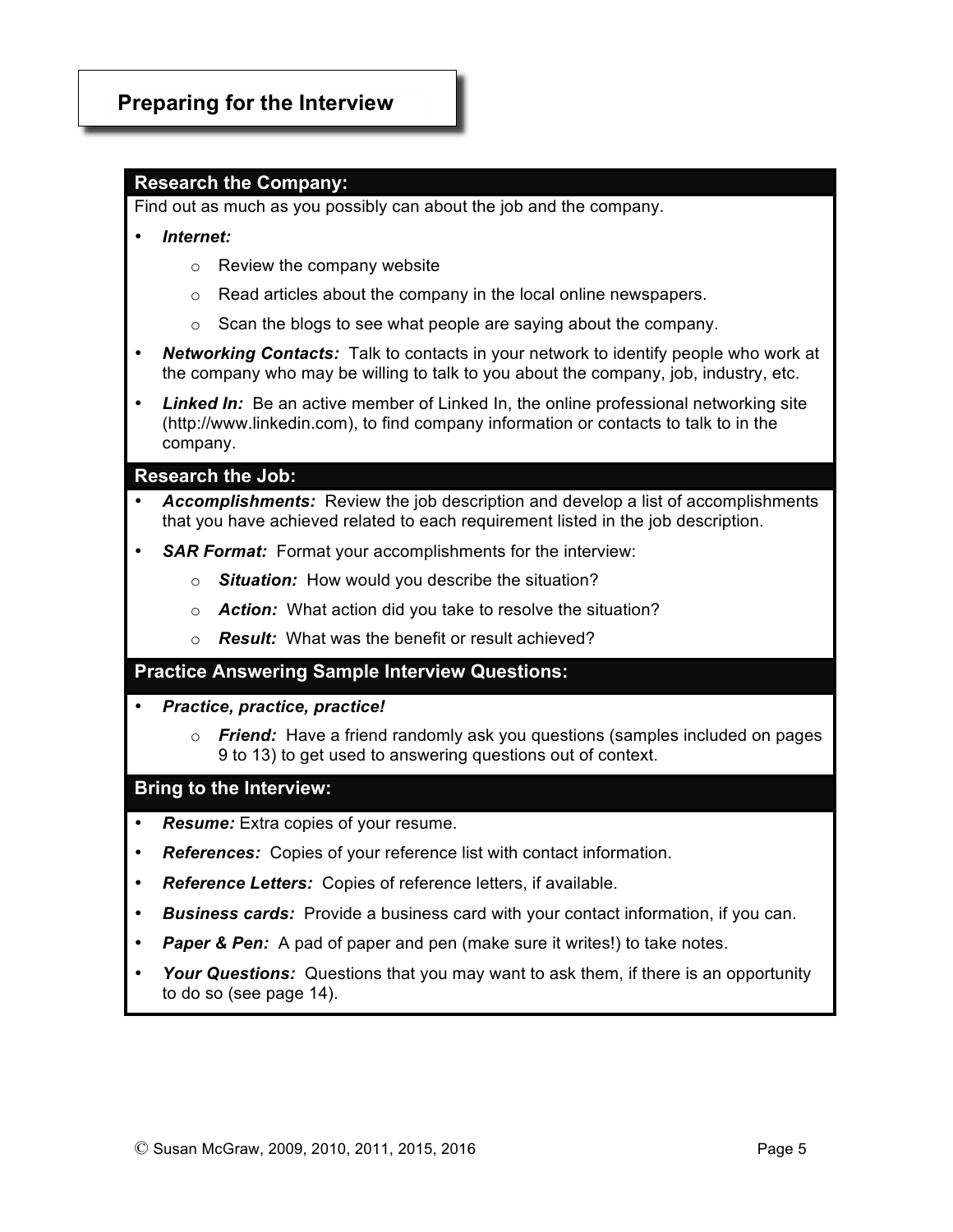## **Goals of a Good Interview**

| What Do Interviewers Want to Know about You? |                                                                                                                                                                                                                                                                                                                                                      |  |
|----------------------------------------------|------------------------------------------------------------------------------------------------------------------------------------------------------------------------------------------------------------------------------------------------------------------------------------------------------------------------------------------------------|--|
|                                              | 1. Can you do the job?<br>How well do your skills, training, experience, and previous accomplishments<br>match the job requirements?                                                                                                                                                                                                                 |  |
|                                              | 2. Do you want to do the job?<br>Does this job provide the type of opportunity that will offer ongoing job<br>satisfaction for you so that you will continue to be a productive, contributing<br>member of the organization?                                                                                                                         |  |
|                                              | 3. Can you and the direct supervisor work together?<br>Does your personality style and work style complement the supervisor's style?                                                                                                                                                                                                                 |  |
|                                              | 4. Are you a good fit with the team?<br>Will you be able to work well with your co-workers, internal departments, and/or<br>external customers?                                                                                                                                                                                                      |  |
|                                              | 5. Can we afford you?<br>Will the salary and benefit package match your requirements?                                                                                                                                                                                                                                                                |  |
|                                              | <b>What Do You Want to Know about Them?</b>                                                                                                                                                                                                                                                                                                          |  |
|                                              | 1. Do you feel enthusiastic about this job?<br>Are the job requirements a good match with your skills, strengths, experience,<br>and accomplishments?                                                                                                                                                                                                |  |
|                                              | 2. Will this position help you to achieve your short or long-term career goals?<br>Does this job give you the opportunity to enhance your experience, use your<br>skills in new or innovative ways, broaden or deepen the scope of your<br>accomplishments, or provide training which will help you achieve your short or<br>long-term career goals? |  |
|                                              | 3. Would you enjoy working with the direct supervisor?<br>Are your style preferences a good fit with what this supervisor desires in an<br>employee?                                                                                                                                                                                                 |  |
|                                              | 4. Would you enjoy working with the team?<br>Would you be able to work well with the co-workers and other employees?                                                                                                                                                                                                                                 |  |
|                                              | 5. Can they afford you?<br>Will the salary and benefit package offered meet your needs?                                                                                                                                                                                                                                                              |  |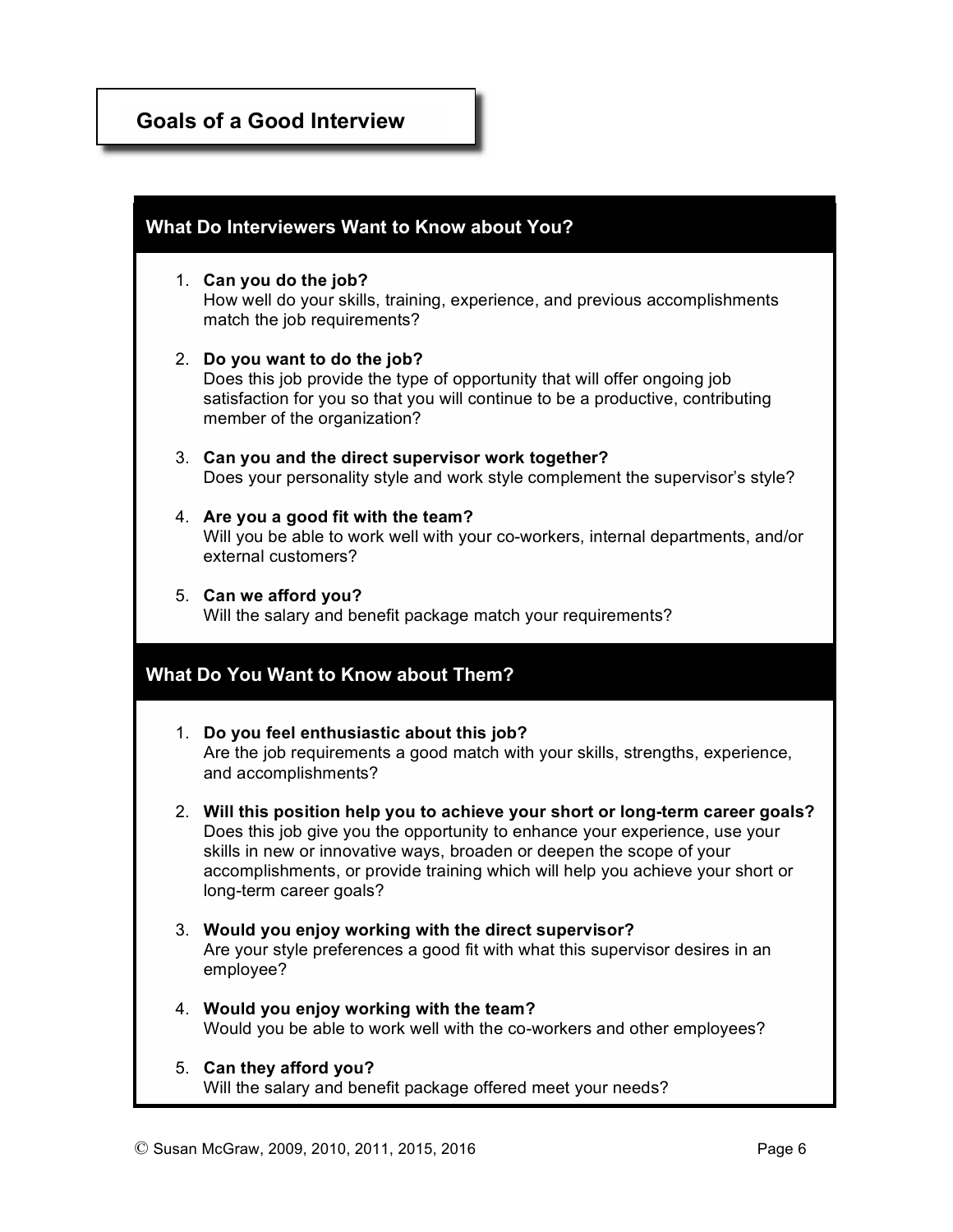## **Types & Styles of Interviews**

## **Types of Interviews: Types of Interviews:**

- *Informational Meeting:* You may be involved in an informational meeting with a networking contact as you are researching areas of interest in your job search or career transition. This meeting could turn into an informal interview if the contact recognizes that their company has a need which you might be able to fill.
- **Screening Interview**: This type of interview is often conducted with a recruiter or Human Resources representative from the company by phone, in person, with a group of candidates, or at a job fair. The goal of this type of interview is to eliminate candidates by comparing them to specific job requirements. The interviewer may have no functional knowledge of the job itself.
- *Employment Interview*: The Hiring Manager (or direct supervisor of the position) will often conduct the actual employment interview to determine which candidate will be the best fit with the job requirements and the company. However, see below for various other ways that employment interviews are conducted.
- *Follow-up Interview*: This interview is often held with other higher level employees of the organization to confirm the decision to hire a particular candidate.

## **Employment Interview Styles: Employment Interview Styles:**

- **Standard:** One candidate, one interviewer.
- *Multiple*: Several interviews set up with different members of the company.
- **Panel or Team:** One candidate, several interviewers (could be team members).
- **Group:** Many candidates, one interviewer.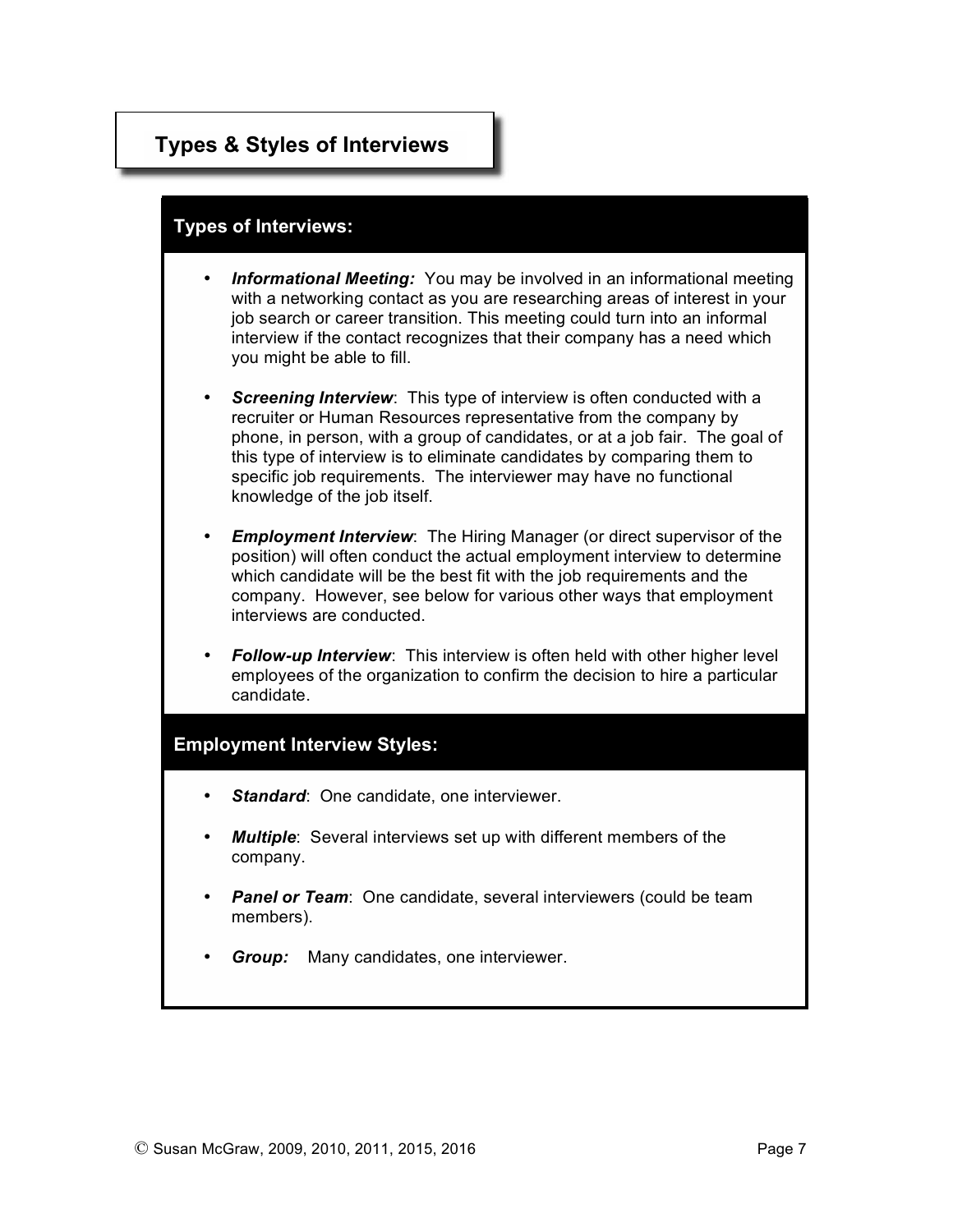## **10 Tips to a Successful Interview: 10 Tips to a Successful Interview:**

- 1. *Practice, practice, practice*….. responding to sample questions.
- 2. *Research* the company.
- 3. Prepare your own *questions*.
- 4. Review your *resume, accomplishments.*
- 5. *Dress* appropriately (even for informational meetings).
- 6. Arrive 10 to 15 minutes *early.*
- 7. Initiate strong *handshake.*
- 8. Convey *confidence, credibility, and enthusiasm.*
- 9. Present yourself, your experience, your previous bosses, and previous employers in the *best possible light.*
- 10. Ask for the *business card* of the interviewer and write a *thank you note* to every person with whom you interview.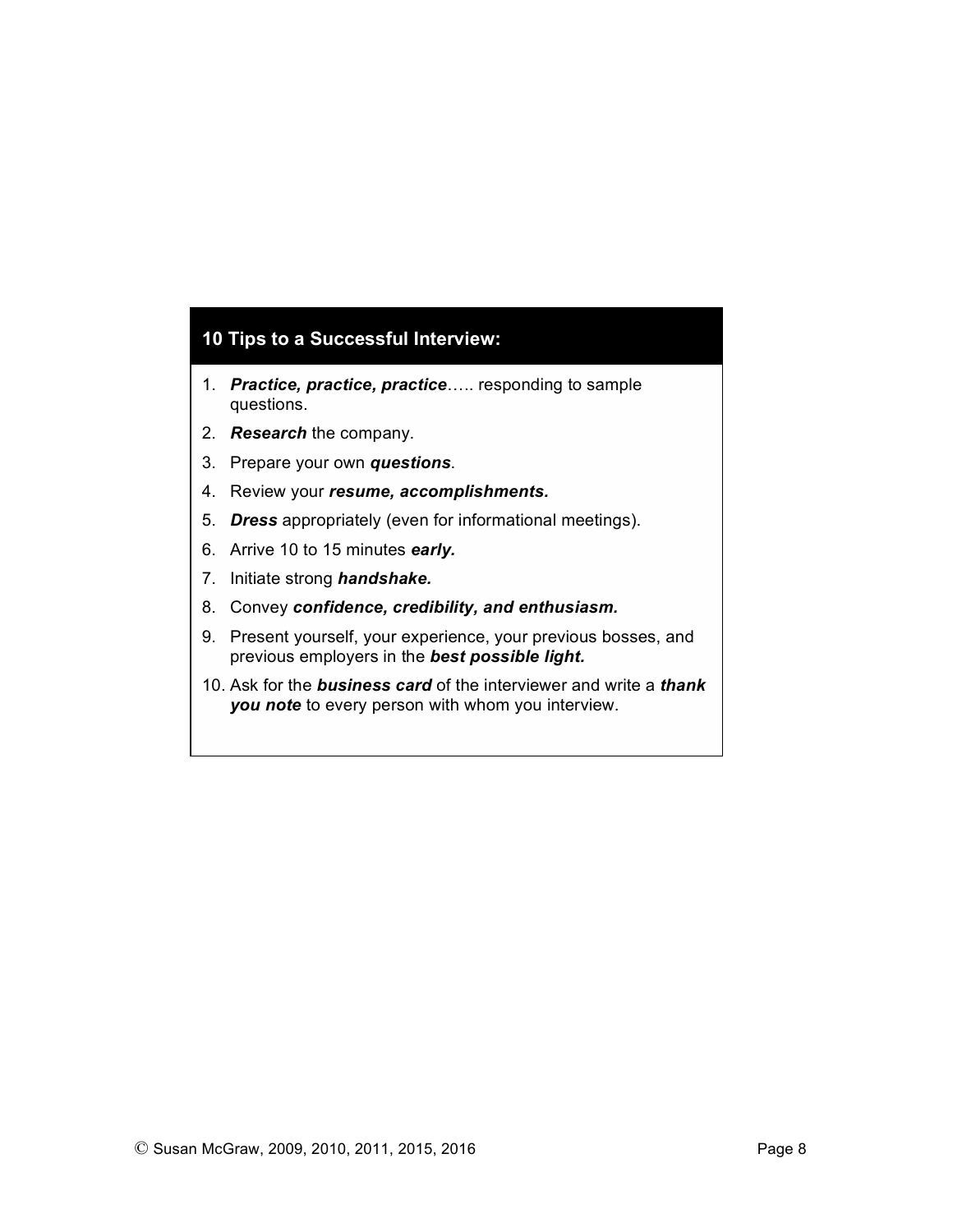### **"Tell Me About Yourself"**

#### The first question often asked in an interview is some variation on: **"Tell me about yourself".**

Variations include: "Tell us about your background", "Tell us about your previous employment or experience". "How does your background match the position?", "How would you describe yourself?" etc.

#### *First Impressions:*

Some research suggests that the first 60 seconds of the interview are the most critical in making a positive or negative impression on the interviewer. Some variation of the "Tell me about yourself" question is often the opening to the interview. Since most people are nervous for the first few minutes of the interview, successful candidates prepare a response in advance to this question and practice saying it until it flows naturally.

#### *Link Accomplishments to the Job:*

To answer this question effectively, do your research on the job and company. Then, think about your accomplishments and experience that are related to this particular job and/or company.

#### *Two to Three Minute Response:*

Create a short (two to three minutes or so) response that indicates why your background is an excellent fit with this particular job.

#### *Write Your Response:*

Write your response out and practice it prior to the interview. By creating a concise statement of how your background fits with the job, you will feel confident and prepared going into the interview even if the first question is not a variation on "Tell me about yourself".

*Draft "Tell Me About Yourself" Response:* Think about a job that you are considering and draft a response to the "Tell me about yourself" question below: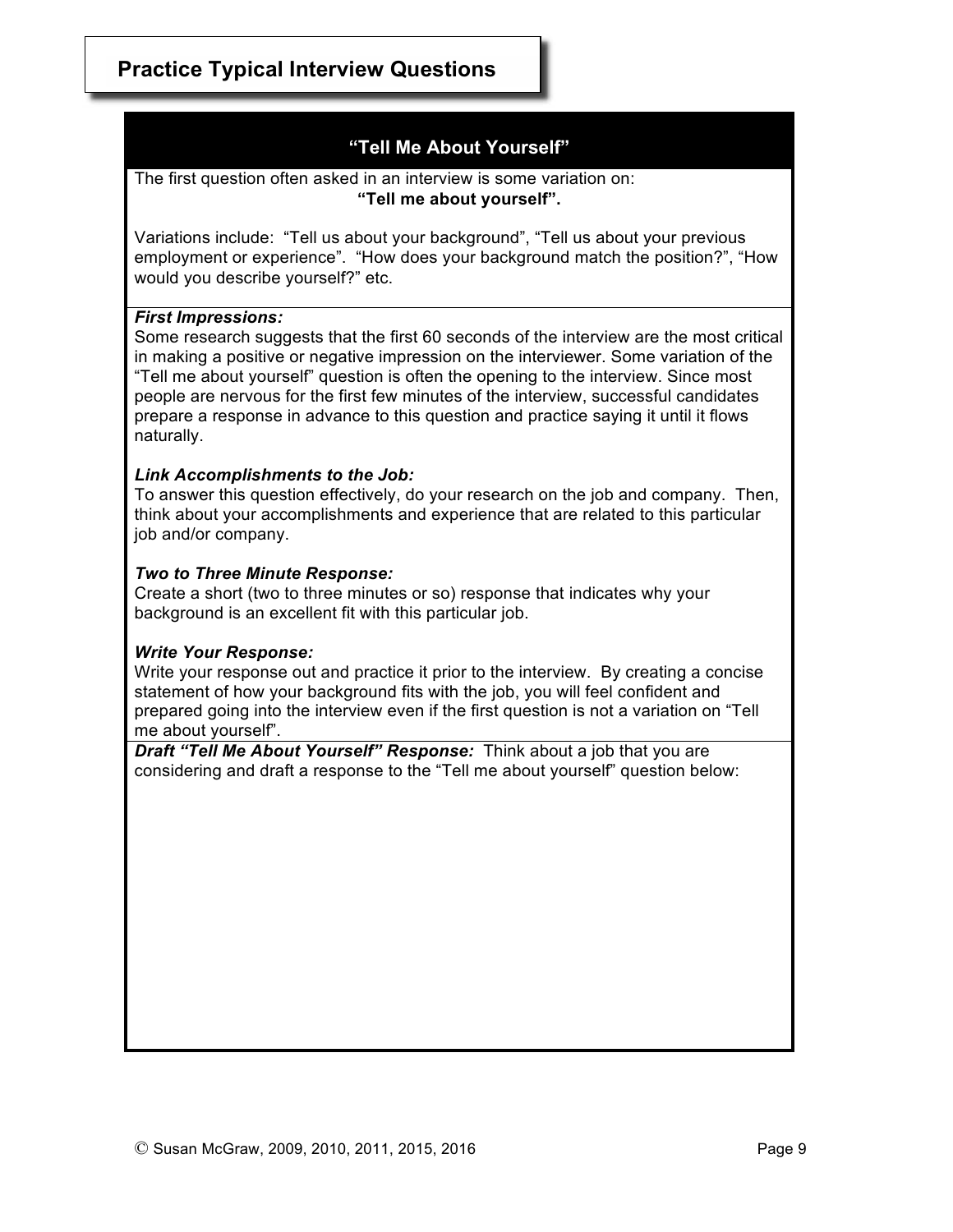|    | Answering Questions about Yourself and Your Background                                                                                                                                                                                                                                                                                                                                                                                                                                       |
|----|----------------------------------------------------------------------------------------------------------------------------------------------------------------------------------------------------------------------------------------------------------------------------------------------------------------------------------------------------------------------------------------------------------------------------------------------------------------------------------------------|
|    | These are common questions that you should be prepared to answer in an interview. A suggestion<br>to consider on how you might want to respond to each type of question is included.                                                                                                                                                                                                                                                                                                         |
| 1. | How would you describe yourself: positive aspects?<br>a. How would you describe your strengths?<br>b. What are your major assets?<br>c. How do you rate yourself as a professional?<br>d. How would you describe yourself?<br>e. What else do you think I should know about you?<br>Answer these types of questions by focusing on your top 3 strengths. Give a specific<br>accomplishment example for each strength.                                                                        |
| 2. | How would you describe yourself: negative aspects?<br>a. How would you describe your weaknesses?<br>b. How would you describe your greatest failure?<br>c. If you could relive your last 10 years, what changes would you make?<br>Provide one example of something that you have overcome in the past and focus on what<br>specific actions you took to overcome and resolve the situation. Be careful not to pick<br>something directly related to the job for which you are interviewing. |
|    | 3. How would others describe you?                                                                                                                                                                                                                                                                                                                                                                                                                                                            |
|    | a. Friends:                                                                                                                                                                                                                                                                                                                                                                                                                                                                                  |
|    | b. Co-Workers:                                                                                                                                                                                                                                                                                                                                                                                                                                                                               |
|    | c. Previous Boss:                                                                                                                                                                                                                                                                                                                                                                                                                                                                            |
|    | Again, focus on your strengths and provide an example of each.                                                                                                                                                                                                                                                                                                                                                                                                                               |
|    | 4. What is important to you?<br>a. What does success mean to you?<br>b. What are you passionate aboutor what inspires you?<br>c. What is the most important thing that you have learned about life so far?<br>d. What are your hobbies?<br>Focus on the job for which you are interviewing. Answer these questions based upon how<br>the job could assist you in feeling successful, passionate, or inspired. Only talk about<br>hobbies that are directly related to the job.               |

 $\blacksquare$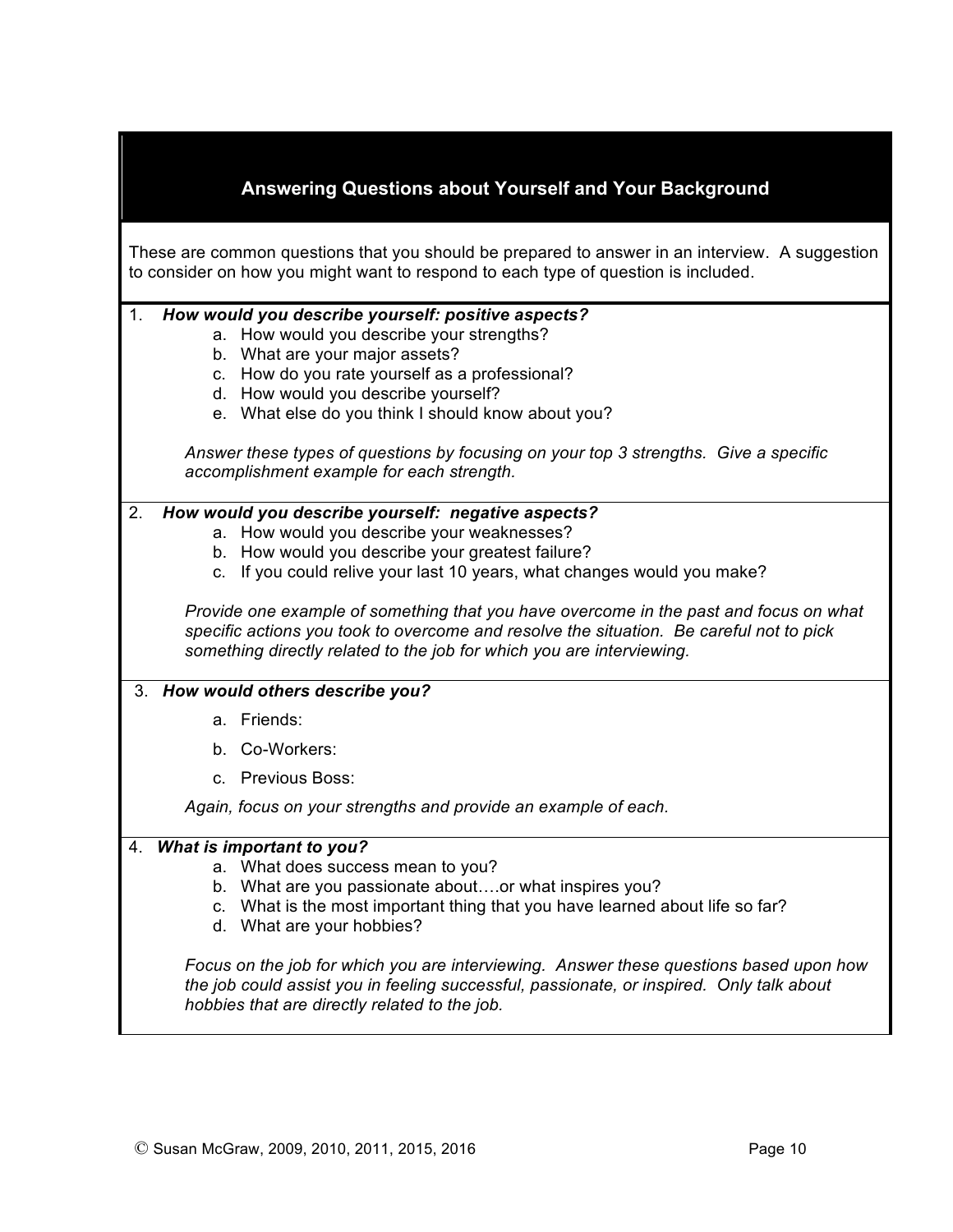|    | Answering Questions about Yourself and Your Background (continued)                                   |
|----|------------------------------------------------------------------------------------------------------|
|    | 5. Who has influenced you?                                                                           |
|    | a. Who has had the greatest positive influence on your life? Why?                                    |
|    | b. What one individual (living or deceased) do you admire the most? Why?                             |
|    |                                                                                                      |
|    | Select someone who demonstrates the traits that you feel are your strengths which support            |
|    | you in being a good employee.                                                                        |
| 6. | How did you feel about your previous job(s)/employer(s)?                                             |
|    | a. What did you think of your last boss, co-workers, company, etc.?                                  |
|    | b. How would you describe the best/worst boss you ever had?                                          |
|    | c. How did you get your past jobs?                                                                   |
|    | d. What did you like most/least about your last job?<br>e. Which of your jobs did you like the best? |
|    |                                                                                                      |
|    | Always present yourself, your experience, your previous employers, co-workers, and                   |
|    | companies in the best possible light. Tell the truth, but choose to tell the positive part of the    |
|    | story. Focus on the positive aspects of each situation. For example, if you and your boss            |
|    | had different approaches or styles, talk about how you adapted your approach to meet                 |
|    | his/her expectations and achieved good performance evaluations. When talking about what              |
|    | you enjoyed least about a job, select something from your past work that is not relevant to          |
|    | the job for which you are interviewing.                                                              |
| 7. | Why are you looking for a new job?                                                                   |
|    | a. Why did you leave your previous employer?                                                         |
|    | b. Why has it taken you so long to find a job?                                                       |
|    | c. Isn't this a career switch?                                                                       |
|    |                                                                                                      |
|    | Again, be as positive as possible. Examples: "My company went through a reorganization               |
|    | and my position was eliminated." "I have been using this transition time to explore                  |
|    | opportunities which will be a good fit with my strengths." "I'm interested in transitioning my       |
|    | skills from the x industry to the y industry because this industry is more closely aligned with      |
|    | my long-term career goals."                                                                          |
| 8. | Why are you interested in our company?                                                               |
|    |                                                                                                      |
|    | This is where your research will come in handy. "Based upon the research that I have done            |
|    | online, it seems like your company is This would be an excellent fit with my                         |
|    | background because"                                                                                  |
| 9. | How would you describe your work style preferences?                                                  |
|    | a. Can you work under pressure and meet deadlines?                                                   |
|    | b. Do you like working by yourself or with a team of co-workers?                                     |
|    | c. Do you prefer staff or line work? Why?                                                            |
|    | d. Why do you feel you have management potential?                                                    |
|    | e. What is your philosophy of management?                                                            |
|    | What is your leadership style?<br>f.                                                                 |
|    | This is where the results from your Career Transition Plan (from Step 2) and your skills and         |
|    | interest assessments from IHaveaPlanlowa.org can come in handy. Focus on the style                   |
|    | preferences that are relevant to the job for which you are interviewing.                             |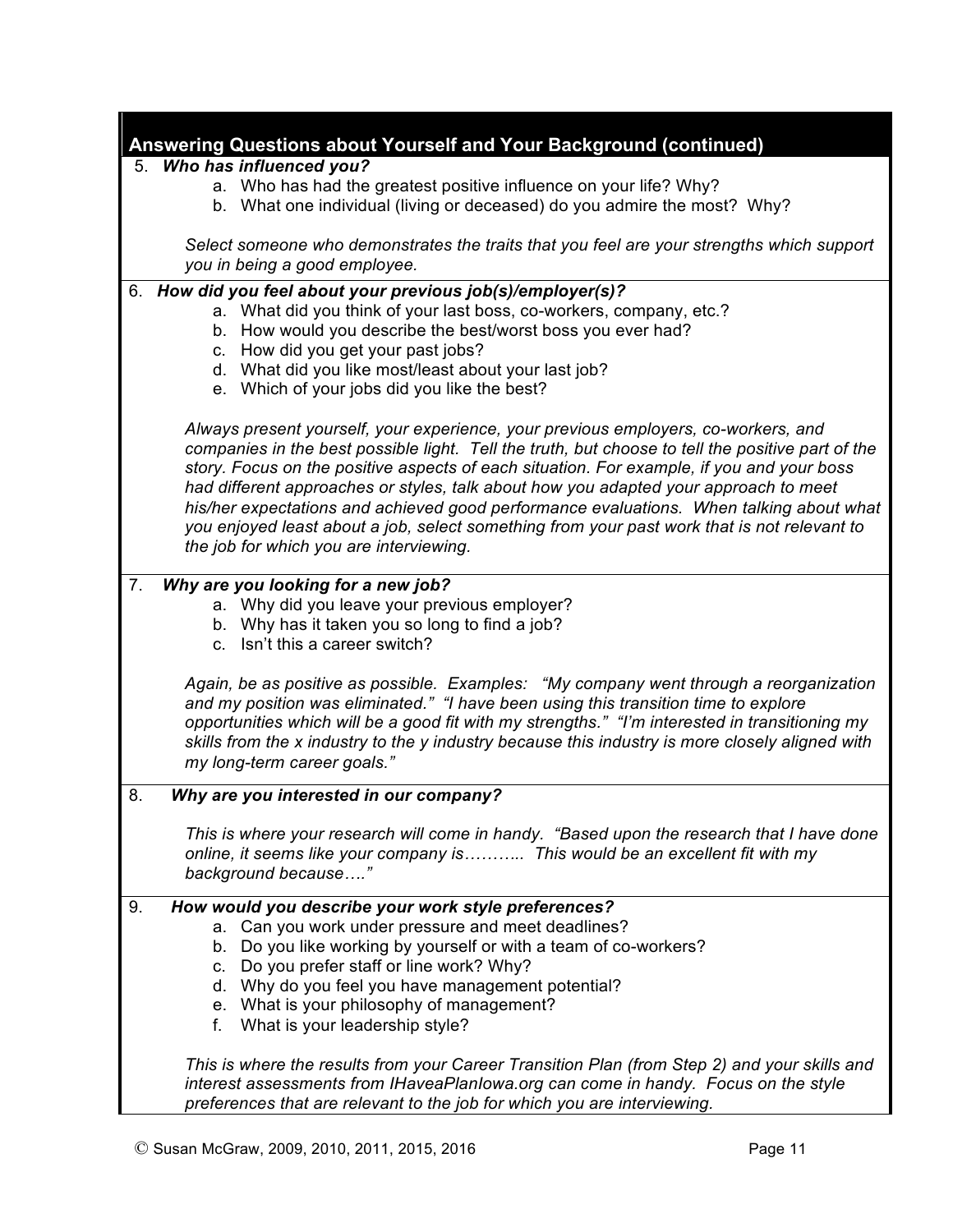| Answering Questions about Yourself and Your Background (continued) |                                                                                                                                                                                        |  |
|--------------------------------------------------------------------|----------------------------------------------------------------------------------------------------------------------------------------------------------------------------------------|--|
| 10.                                                                | How did you act in specific situations?                                                                                                                                                |  |
|                                                                    | a. How have you helped increase sales or profits or reduced costs?                                                                                                                     |  |
|                                                                    | b. Describe a situation where you had to resolve a conflict with a coworker or<br>customer?                                                                                            |  |
|                                                                    | c. Describe a situation in which you used creativity to solve a problem?                                                                                                               |  |
|                                                                    | d. How would you work effectively with a boss who had a work style that was the                                                                                                        |  |
|                                                                    | opposite of yours?                                                                                                                                                                     |  |
|                                                                    | Use the "SAR" approach to describe: 1) the Situation (in the most positive terms possible);                                                                                            |  |
|                                                                    | 2) the Actions that you took to resolve the situation; and 3) the Results you achieved.                                                                                                |  |
| 11.                                                                | <b>What are your goals?</b>                                                                                                                                                            |  |
|                                                                    | a. What are your short and long-range goals?<br>b. If you are hired, what do you see in your future?                                                                                   |  |
|                                                                    | c. What position do you expect to have in five years?                                                                                                                                  |  |
|                                                                    | d. What new goals have you established recently?                                                                                                                                       |  |
|                                                                    | e. If you had complete freedom, what job would you choose?                                                                                                                             |  |
|                                                                    |                                                                                                                                                                                        |  |
|                                                                    | Once again, this is where the results from your Career Transition Plan (from Step 2) and<br>your skills and interest assessments from IHaveaPlanlowa.org can come in handy. Focus      |  |
|                                                                    | on the strengths you want to cultivate, the contribution you would like to make, the skills you<br>hope to enhance, the education and training that you would like to pursue which are |  |
|                                                                    | directly related to the position for which you are interviewing.                                                                                                                       |  |
|                                                                    | 12. Will there be a problem if we hire you?                                                                                                                                            |  |
|                                                                    | a. Aren't you overqualified for this position?                                                                                                                                         |  |
|                                                                    | b. Will you be out to take your boss's job?                                                                                                                                            |  |
|                                                                    | c. How long would it take you to become productive in this position?                                                                                                                   |  |
|                                                                    | Focus on the contribution that you can make to the organization's current and future                                                                                                   |  |
|                                                                    | success. Though there is always a learning curve in any new job, emphasize that you will                                                                                               |  |
|                                                                    | be able to contribute quickly based upon your past experience.                                                                                                                         |  |
|                                                                    | 13. What business, character, and credit references can you give us?                                                                                                                   |  |
|                                                                    | Provide a copy of your reference list with contact information. You can include previous                                                                                               |  |
|                                                                    | bosses, co-workers, team members, customers, professional associates, members of<br>community groups with whom you have worked, etc.                                                   |  |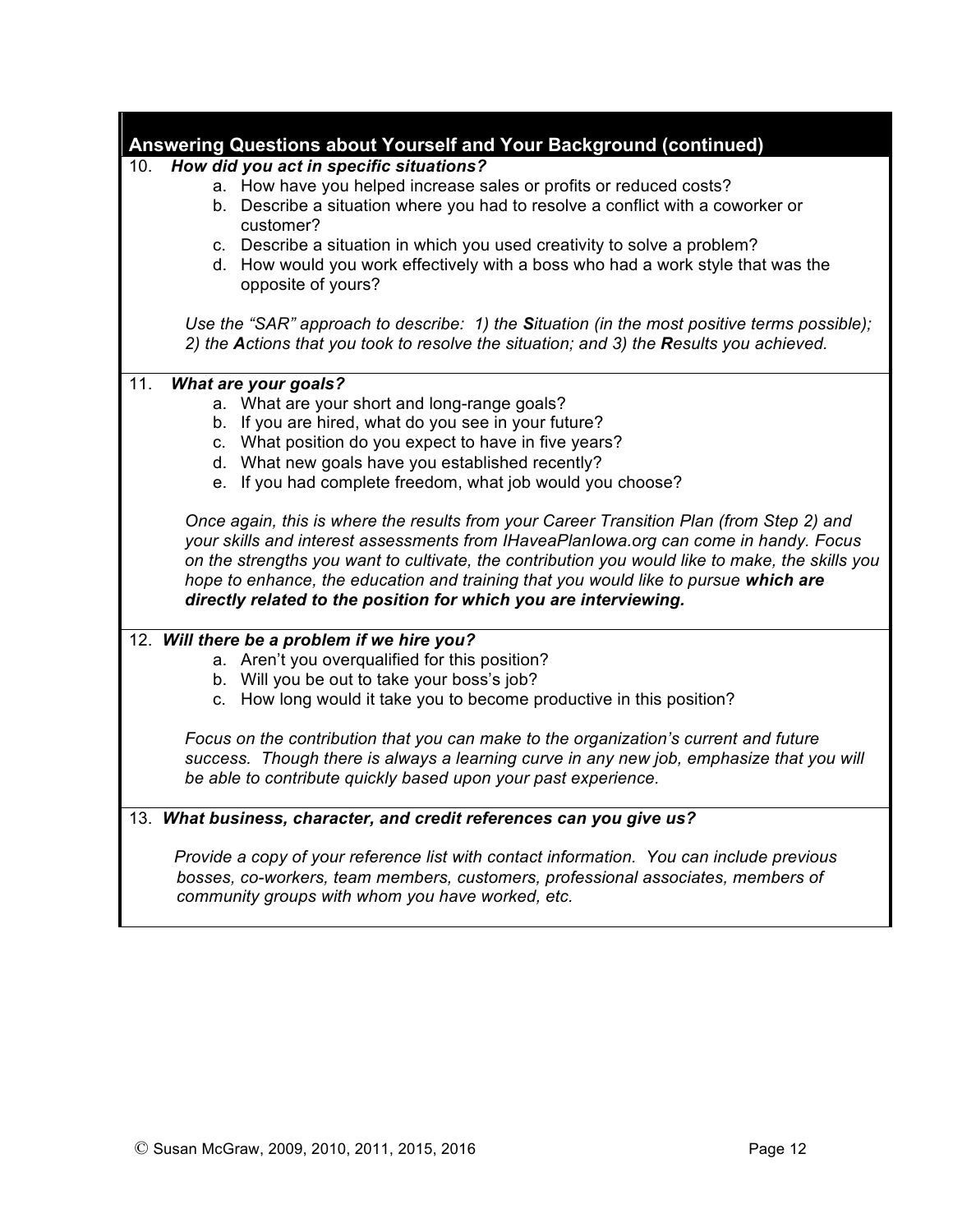### **Handling Illegal Questions in the Interview**

Employers are legally allowed to ask questions related to your ability to do the job based on the job requirements. If asked any of the following questions, prior to answering, you may want to ask the interviewer: **"***Can you give me an idea of the specific functions included in the job which would require this information?***"** If the question is specific to the job functions, answer the question in the most positive way possible, if you feel comfortable doing so. If this is not directly related to your ability to do the job, "I would prefer not to answer the question, since it is not directly related to the job requirements."

|  | Health:         |                                                             |
|--|-----------------|-------------------------------------------------------------|
|  |                 | a. How is your health?                                      |
|  |                 | b. Do you smoke, drink, or take drugs?                      |
|  |                 | c. How tall are you or how much do you weigh?               |
|  |                 | d. How many sick days did you take last year?               |
|  |                 | e. Do you have any disabilities?                            |
|  |                 | f. Have you had any recent or past illnesses or operations? |
|  | 2. Citizenship: |                                                             |
|  |                 | a. What country are you from?                               |
|  |                 | b. What is your native tongue?                              |
|  |                 | c. How long have you lived here?                            |

#### 3. **Religion or Group Affiliation:**

- a. What religion do you practice?
- b. Which religious holidays do you observe?
- c. Do you belong to a club or social organization?

#### 4. **Age:**

- a. How old are you?
- b. How much longer do you plan to work before you retire?

#### 5. **Marital and Family Status:**

- a. Is this your maiden name?
- b. Do you have or plan to have children?
- c. Can you get a babysitter on short notice for overtime or travel?
- d. What do your parents do for a living?
- e. If you get pregnant, will you continue to work, and will you come back after maternity leave?

#### 6. **Gender:**

- a. We've always had a man/woman do this job. Do you think you can handle it?
- b. How do you feel about supervising men/women?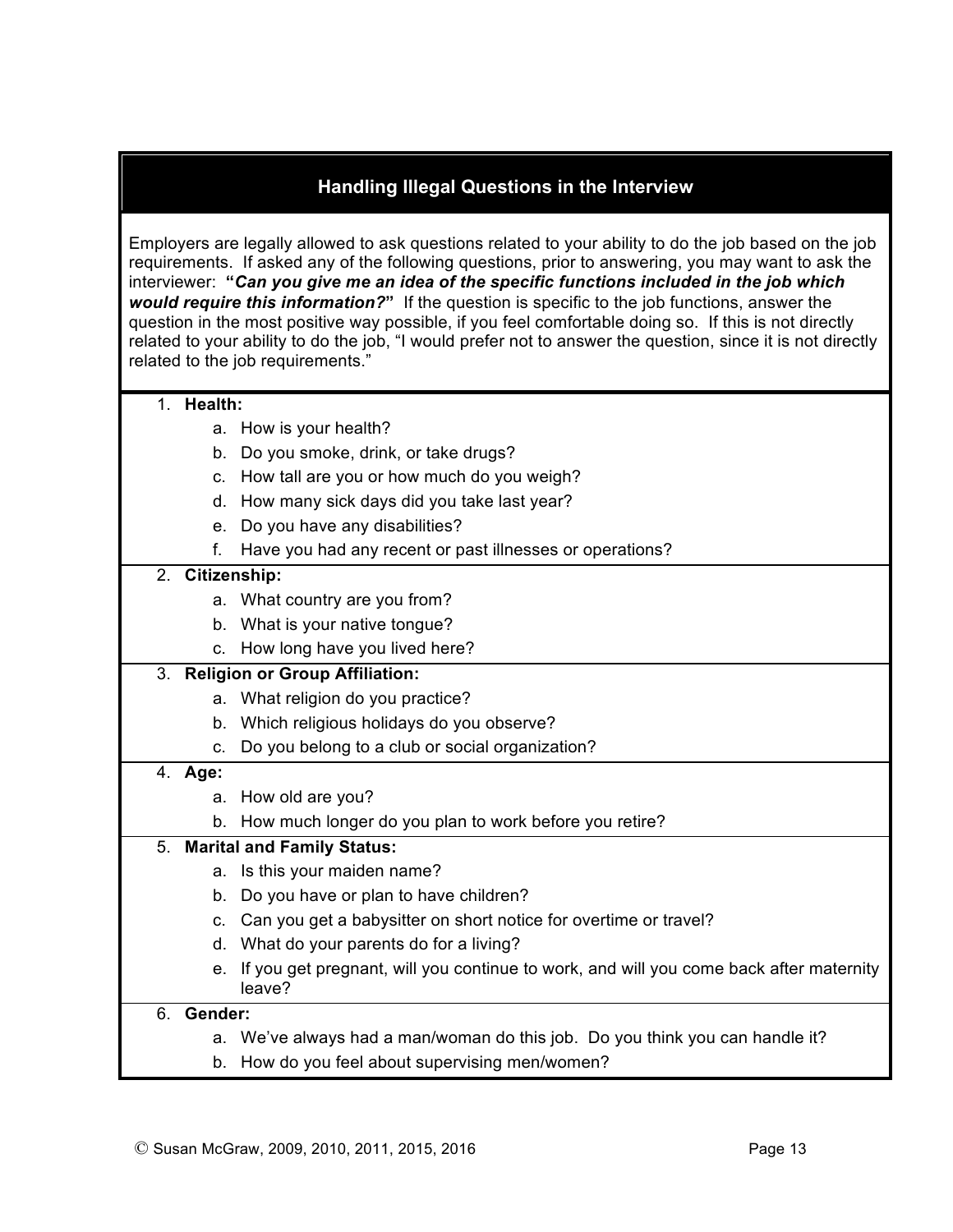## **What Questions Do You Want to Ask in the Interview?**

|                  | Types of Questions Which May be of Interest to You                                                                                                                                                                                                                                                                                                                            |  |  |
|------------------|-------------------------------------------------------------------------------------------------------------------------------------------------------------------------------------------------------------------------------------------------------------------------------------------------------------------------------------------------------------------------------|--|--|
|                  | You want to be prepared with questions to ask in the interview. Do your research on the company<br>in advance and form questions to help you determine if this position and company are a good fit for<br>you. As thought provokers, here are a few examples of what other interviewees have asked.                                                                           |  |  |
|                  | <b>Job Responsibilities &amp; Expectations:</b>                                                                                                                                                                                                                                                                                                                               |  |  |
|                  | 1. What are the main responsibilities of the position? Who would be my key associates? To<br>whom would I report? Who would I supervise? What would be the extent of my authority in<br>carrying out these responsibilities?                                                                                                                                                  |  |  |
|                  | 2. What are the main problem areas that need attention in this new position?                                                                                                                                                                                                                                                                                                  |  |  |
|                  | 3. What are you personally looking for in a successful candidate? What capabilities do you feel<br>are most important?                                                                                                                                                                                                                                                        |  |  |
|                  | 4. What objectives would I be expected to meet or surpass? How would I learn the practices,<br>policies, and corporate expectations that will enable me to function effectively?                                                                                                                                                                                              |  |  |
|                  | 5. How will job performance be evaluated for this position?                                                                                                                                                                                                                                                                                                                   |  |  |
|                  | 6. What are the opportunities to expand my responsibilities within this position?                                                                                                                                                                                                                                                                                             |  |  |
|                  | 7. How are performance reviews conducted? What type of salary review system is in place?                                                                                                                                                                                                                                                                                      |  |  |
|                  | <b>Department &amp; Company:</b>                                                                                                                                                                                                                                                                                                                                              |  |  |
|                  | 8. How would you describe the management style of the organization?                                                                                                                                                                                                                                                                                                           |  |  |
|                  | 9. How would you describe the management style of my supervisor?                                                                                                                                                                                                                                                                                                              |  |  |
|                  | 10. What are the major strengths of the department?                                                                                                                                                                                                                                                                                                                           |  |  |
|                  | 11. What qualities of employees are most valued in this company and this department?                                                                                                                                                                                                                                                                                          |  |  |
|                  | 12. What are the major strengths of the company?                                                                                                                                                                                                                                                                                                                              |  |  |
|                  | 13. What are the company's primary goals or objectives in the coming year?                                                                                                                                                                                                                                                                                                    |  |  |
|                  | 14. How much has the company grown, or decreased in size, in the last five years and what are<br>the projections for the next five years?                                                                                                                                                                                                                                     |  |  |
|                  | 15. What is the primary challenge the company faces in the coming year?                                                                                                                                                                                                                                                                                                       |  |  |
|                  | 16. How is the company perceived in the marketplace?                                                                                                                                                                                                                                                                                                                          |  |  |
|                  | 17. What makes this a good company to work for?                                                                                                                                                                                                                                                                                                                               |  |  |
| <b>Benefits:</b> |                                                                                                                                                                                                                                                                                                                                                                               |  |  |
|                  | 18. What types of incentives, bonus programs, or motivation systems exist?                                                                                                                                                                                                                                                                                                    |  |  |
|                  | 19. What are the benefits of working for this type of company, both tangibly and intangibly (i.e.,<br>tangible: health, dental, life, investments, stocks, profit sharing, etc.; intangible:<br>professional growth, job satisfaction, sense of community with co-workers, cooperative<br>atmosphere, aesthetic environment, focus on employee growth and development, etc.)? |  |  |
|                  | 20. What types of employee training programs exist and how do you qualify to participate?                                                                                                                                                                                                                                                                                     |  |  |

21. Is tuition reimbursement provided and if so, what are the requirements?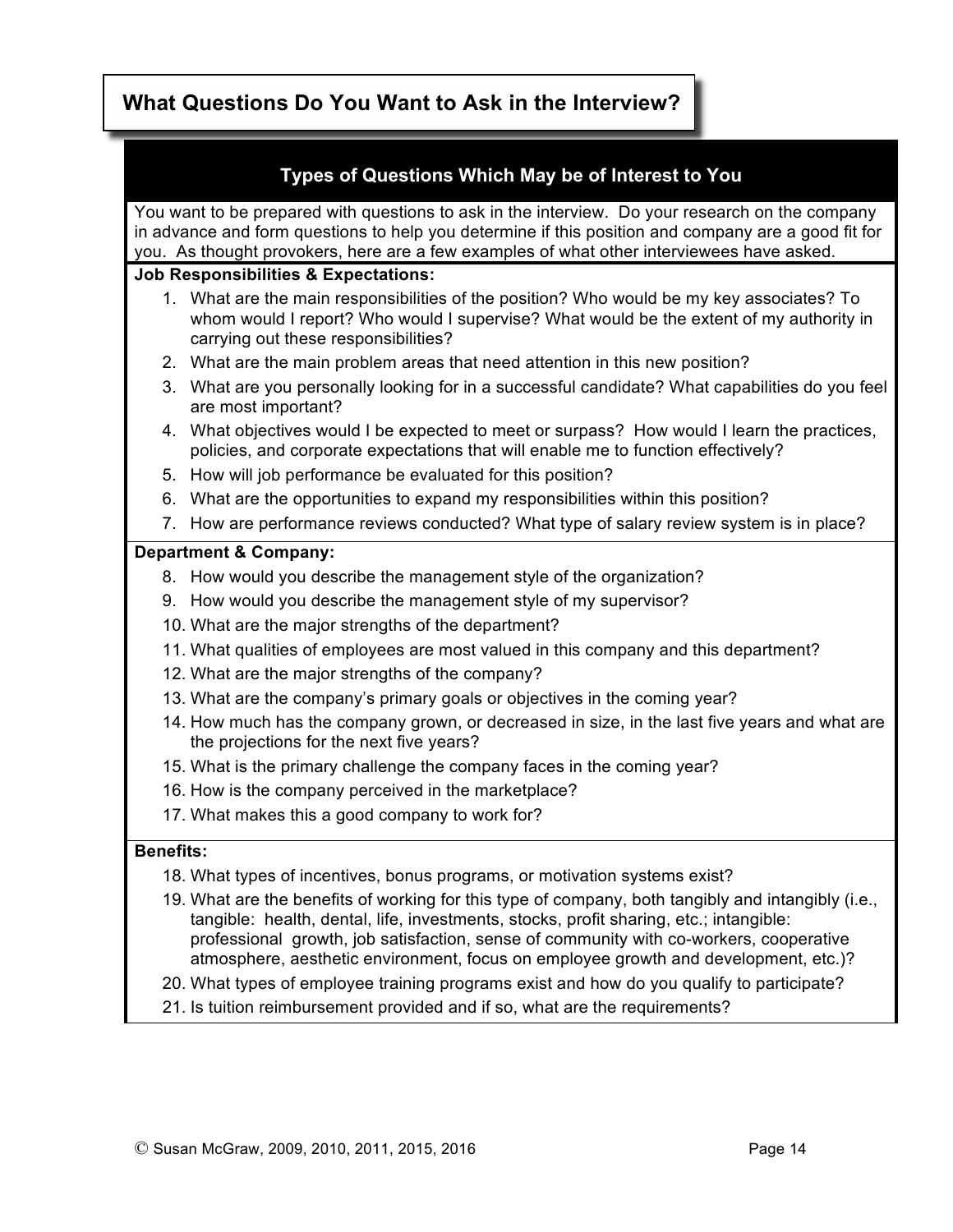## **Closing the Deal! Negotiating Salary and Benefit Packages**

Interviewers often ask about salary information early in the process (including requiring you to state your salary history or requirements in the cover letter) as a means to screen people out and narrow the list of candidates. Often, that "screening out" process is based upon the invalid assumption that you are either too experienced or inexperienced. Use your best judgment on whether or not there is an opportunity to negotiate salary and benefits in a particular situation. Typically, the higher the level of position in the organization that you are seeking, the greater the opportunity to negotiate salary and benefits. However, regardless of the level of position that you are seeking, keep the following tips in mind.

#### *Talk salary requirements rather than salary history:*

- 1. *Salary Ranges Not Comparable:* Most employers establish salary ranges for positions in their company based upon the contribution that a particular job makes to the organization. This salary range may or may not be comparable to the range established for a similar position at a different company. This is particularly true if you are transitioning to a different type of job, organization, or industry.
- 2. *Unique benefit package:* No two companies, even those within the same industry, offer the same package of benefits (i.e., health, life, dental, vision insurance; paid vacation, holiday, and sick days; matching 401k contributions; tuition reimbursement; etc.). Each benefit that is offered has a dollar value which contributes to the employee's lifestyle or, in some cases, requires a contribution from the employee (i.e., health benefits offered with a monthly contribution by the employee for self and/or dependents).

*Analyze your previous benefits package (if you had one with your last employer):* Calculate how much each benefit was worth to you in dollars? In other words, how much would it cost you to purchase that benefit if you had to at another company? If you are being offered an hourly wage and you want to calculate the value of your previous salary plus benefits on an hourly basis, simply calculate the following:

- 1. *Annual Salary ÷ 2,080 =\$x (salary per hour)*
- 2. *Total Value of Benefits Offered ÷ 2,080= \$x (benefits per hour)*
- 3. *Total Salary plus Benefits per hour = #1 + #2 = \$x*

By calculating the value of your total package, you will be prepared to have an intelligent conversation about salary and benefits at the appropriate time. Even if you determine that there isn't any room to negotiate, you still need to know how the proposed salary and benefits package compares to your previous combined package. Often, people accept a new position thinking they will be making the same or more money, only to discover after they start work and meet with the Human Resources Department, that the benefits offered are less than those at their previous employment or require an "employee contribution" or payroll deduction. Before you accept a position, always know the value of the entire salary and benefit package.

#### *Research typical salary ranges:*

**Career One Stop (http://careeronestop.org):** If you are transitioning to a new job, career, or industry, you can conduct research online to determine typical salary ranges. Go to the Career One Stop to research a specific occupation. The Occupational Profile for each occupation includes a section called "Wage and Employment Trends". This will allow you to compare national, state, and local wage information, typical of a particular job, occupation, or career.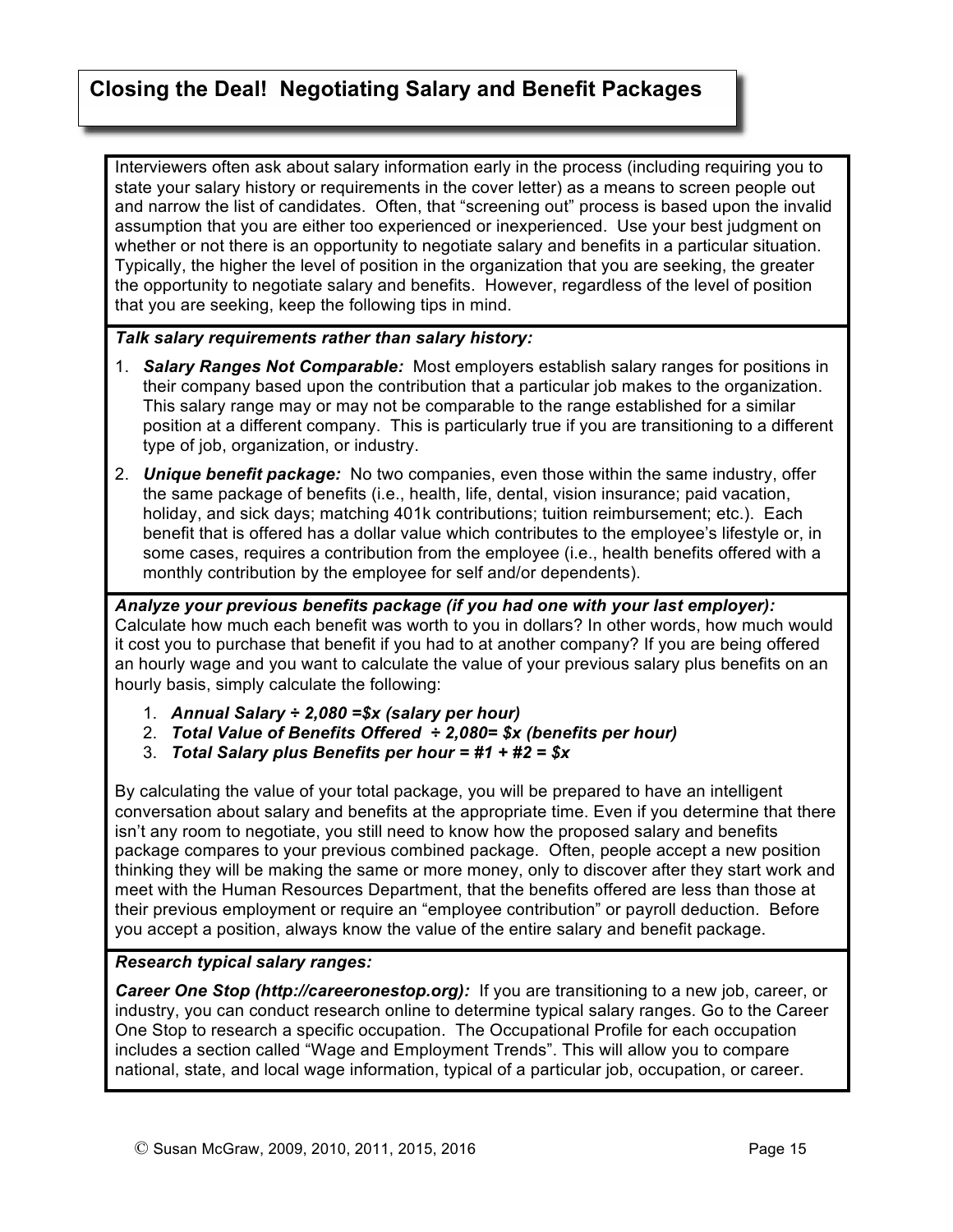### **Six Tips to Get What You Want:**

The goal of an effective salary discussion is to ensure that both you and the employer end up in a win/win position. The employer wants to feel that they are hiring a great employee for a fair price (salary plus benefits, if any) and you want to feel like you are being offered a package (salary plus benefits, if any) that will meet your needs.

The salary range for a position, established by the company, typically is dependent upon the scope of responsibility of the position. What you "deserve to make" or what you have made in the past isn't relevant. Your goal is to determine if the amount being offered (or the salary range for the position), plus the benefits will meet your needs.

- 1. *Monthly budget:* Based upon your budget for monthly living expenses, determine how much money you need each month so that you can determine your minimum salary requirements.
- 2. *Analyze and prioritize benefits:* If you had a benefits package with your last employer, calculate what the package was worth in dollars. Prioritize the benefits (i.e., health/dental/vision insurance, disability/life insurance, vacation time, etc.) based upon their importance to you.
- 3. *Salary requirements:* Talk about salary requirements (plus benefits package) *NOT* salary history. What you made in the past is not relevant to what you require for the future and what they are offering for the position.
- 4. *Salary range plus benefits:* Focus on a salary range (plus benefits), rather than a fixed dollar amount.
- 5. *Job Requirements:* Talk about the job requirements first! Find out if this position is a good fit for you. Try not to discuss salary until after they know they want you and you know you want them.
- 6. *"What salary range do you have in mind?"* If possible, ask them what salary range they have in mind for the job or what typical salary ranges are for this type of position in their company.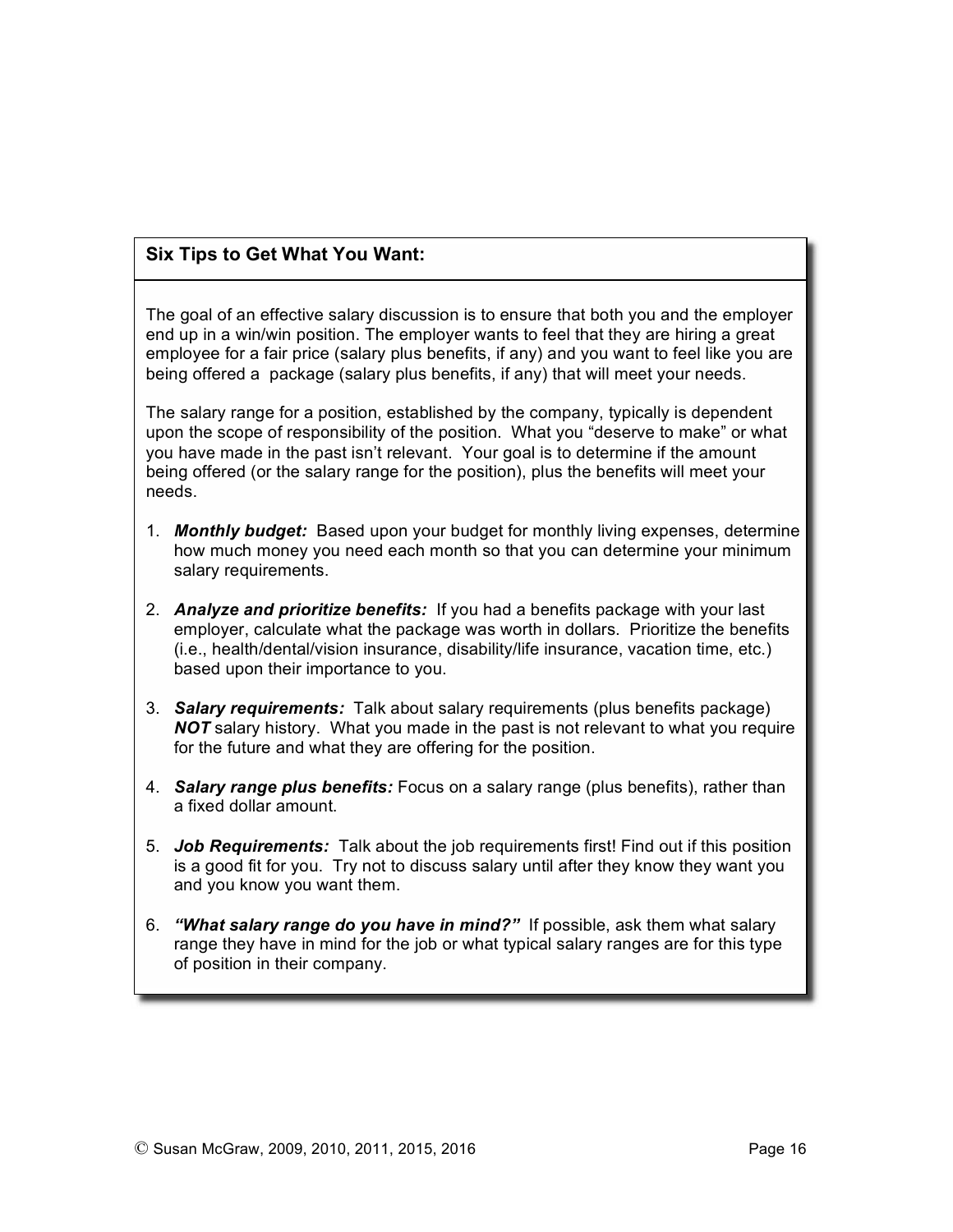#### **Salary Negotiation Priorities:**

When preparing for a discussion with an employer about salary, use your best judgment, depending upon the circumstances in each situation. Remember that typically, the higher the level of position in the organization that you are seeking and the higher the salary, the greater the opportunity to negotiate various aspects of the salary process. When planning your approach, keep the following priorities in mind.

#### *First Priority:* **Job Responsibilities**

The most important thing to do first is to ensure that the job is a good fit for you and you are a good fit for the job. Often, it is easier to create a win/win situation when both parties are interested. So, the first priority is to focus on the responsibilities of the position.

#### *Second Priority:* **Their Benefits**

Have a clear picture of the value of the benefits you have received in the past so that you can make a good comparison to the package of benefits being offered by the prospective company. The types of benefits offered (or not offered) may influence what you need to make in order to cover your living expenses.

#### *Third Priority:* **Their Salary Range**

Ideally, it would be great if you can find out what the established salary range is for the job being offered or for comparable jobs in the company so that you can determine if your salary requirements fit within their range. If you are unable to find out what their salary range is, you can research typical salary ranges for comparable jobs in the industry to get a general idea.

#### *Fourth Priority:* **Intangible Benefits**

Explore other intangible benefits that may be possible.

#### **Salary Negotiation Discussion:**

#### *First Priority: Job Responsibilities*

- Before we talk about salary, can you tell me something about the major duties and responsibilities of the position?
- My compensation and package of benefits at (ABC Company) probably do not match what your company offers and therefore, wouldn't be a good comparison. So, before we talk about salary and benefits, can you tell me more about the responsibilities of the position?

#### *Second Priority: Their Benefits*

• Before discussing salary requirements, it would be helpful for me to understand the package of benefits offered by your company. Is this information I can get from you or should I talk with Human Resources before we continue our salary discussions?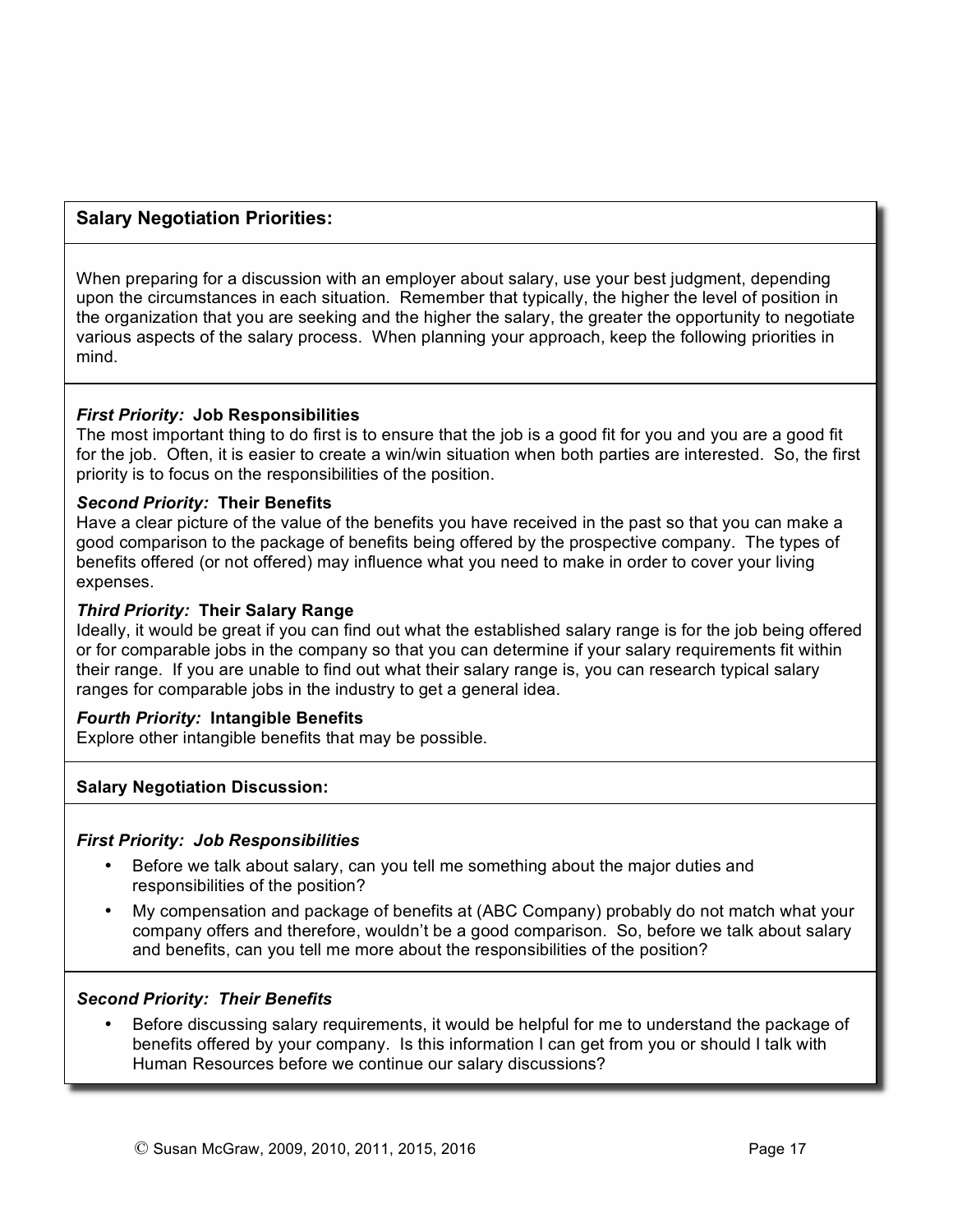#### **Salary Negotiation Discussion (continued):**

#### *Third Priority: Their Salary Range*

#### **Their Range:**

- Can you tell me what range you have in mind for this position or the range you have established for positions of a comparable level at this company?
- From the research that I have conducted for this industry, I have learned that comparable positions are paid from \$\_\_\_\_\_\_\_\_\_\_ to \$\_\_\_\_\_\_\_\_\_. What range do you have in mind?

#### **Your Range (If all else fails!):**

- In my present (last) position, I was making between \$ \_\_\_\_\_\_\_ and \$ \_\_\_\_\_\_ and had a benefits package valued at \$\_\_\_\_\_\_\_\_. How does this compare with the range you had in mind?
- I'm looking for a salary in the range of \$ and \$ because...(briefly review your experience and how it matches the position). What range do you have in mind?
- I would be concerned about starting at the minimum of the salary range, since I have years of experience (briefly review your experience and how it matches the position). Is there any flexibility in hiring a new employee at a salary that is higher in the range?

#### *Fourth Priority: Intangible Benefits*

• **Virtually anything can be negotiated, depending upon the situation:** Job sharing, telecommuting, computer for home, company vehicle, car allowance, flex time/hours, office location (to match your work style preferences and increase productivity), relocation expenses, business expenses, company credit card, travel requirements, vacation schedule, immediate eligibility on insurance, cash bonus to compensate for COBRA expenses, 3/6/9 month performance review with salary increase potential, incentive bonus, sign on bonus, profit sharing plan, commissions, temporary living costs, stock options, pension and retirement programs, club memberships, training/educational courses, Board/Committee/Professional Association memberships, tax-estate/financial planning assistance, termination/severance/outplacement, matching investment programs, etc.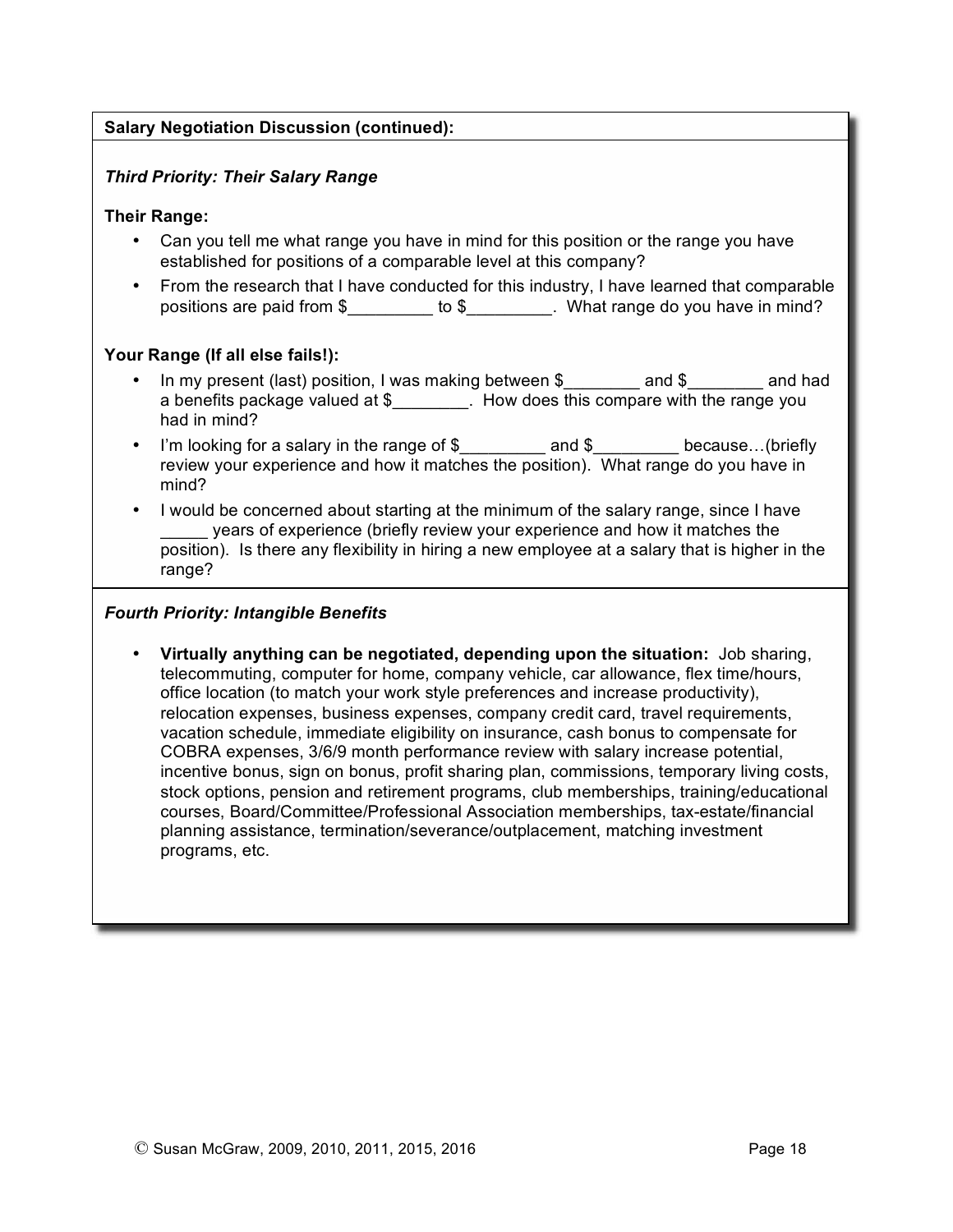

Master the *6 Steps to a Job You Love* to discover your next job, proactively manage your career, and take charge of your life during times of rapid change!